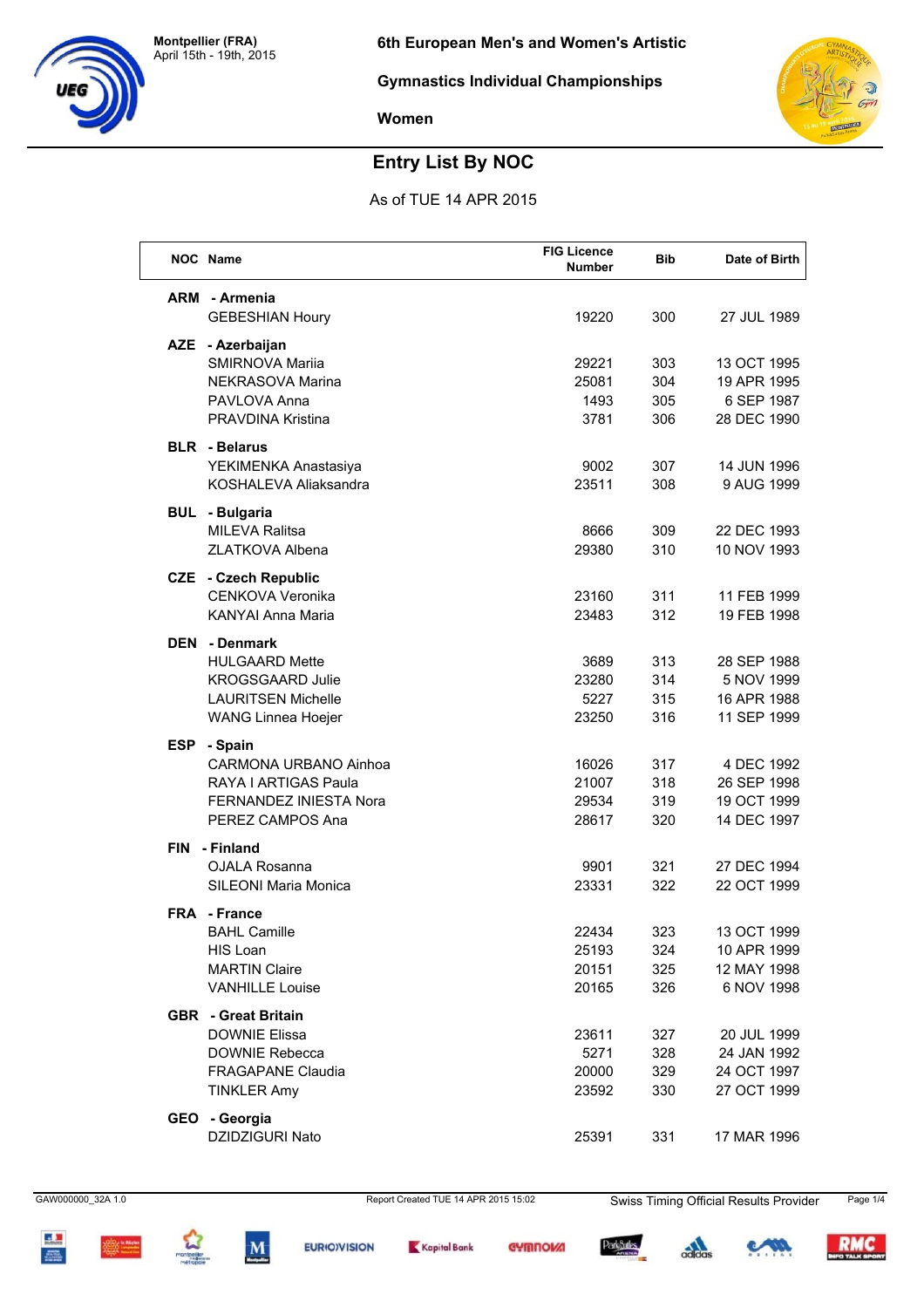



# **Entry List By NOC**

As of TUE 14 APR 2015

| NOC Name                     | <b>FIG Licence</b><br>Number | <b>Bib</b> | Date of Birth |
|------------------------------|------------------------------|------------|---------------|
| <b>GER</b> - Germany         |                              |            |               |
| <b>JANAS Kim</b>             | 23344                        | 332        | 3 DEC 1999    |
| <b>SCHAEFER Pauline</b>      | 20663                        | 333        | 4 JAN 1997    |
| <b>TIMM Michelle</b>         | 22846                        | 334        | 28 JUL 1997   |
| <b>TRATZ Pauline</b>         | 23311                        | 335        | 14 JUN 1999   |
| <b>GRE</b> - Greece          |                              |            |               |
| <b>AFRATI Argyro</b>         | 21447                        | 336        | 30 MAY 1998   |
| MILLOUSI Vasiliki            | 1413                         | 337        | 4 MAY 1984    |
| PLYTA Evangelia              | 19362                        | 338        | 24 JAN 1997   |
| SIMOU Maria                  | 19363                        | 339        | 18 DEC 1997   |
| HUN - Hungary                |                              |            |               |
| DEVAI Boglarka               | 22888                        | 340        | 12 NOV 1999   |
| <b>HONTI Kitti</b>           | 28647                        | 341        | 28 APR 1999   |
| <b>HORVATH Eniko</b>         | 31056                        | 342        | 8 DEC 1998    |
| <b>MAKRA Noemi</b>           | 17239                        | 343        | 18 NOV 1997   |
| IRL - Ireland                |                              |            |               |
| <b>DONNELLY Tara</b>         | 22037                        | 344        | 25 DEC 1998   |
| <b>OREILLY Ellis</b>         | 20134                        | 347        | 23 FEB 1998   |
| ISL - Iceland                |                              |            |               |
| <b>BELANYI Dominiqua</b>     | 16822                        | 348        | 18 OCT 1992   |
| <b>HERMANNSDOTTIR Thelma</b> | 8674                         | 349        | 17 JUN 1993   |
| <b>ORRADOTTIR Andrea</b>     | 30003                        | 350        | 28 NOV 1995   |
| ROBERTSDOTTIR Norma          | 16824                        | 351        | 16 APR 1996   |
| <b>ISR</b> - Israel          |                              |            |               |
| <b>FELDON Tzuf</b>           | 22726                        | 352        | 21 JAN 1999   |
| <b>GILADI Gaya</b>           | 22761                        | 353        | 14 JUN 1998   |
| <b>NETZER Ofir</b>           | 21436                        | 354        | 13 MAY 1996   |
| ITA - Italy                  |                              |            |               |
| <b>FASANA Erika</b>          | 14898                        | 355        | 17 FEB 1996   |
| <b>FERLITO Carlotta</b>      | 15484                        | 356        | 15 FEB 1995   |
| <b>FERRARI Vanessa</b>       | 215                          | 357        | 10 NOV 1990   |
| <b>RIZZELLI Martina</b>      | 14900                        | 358        | 24 MAR 1998   |
| LAT - Latvia                 |                              |            |               |
| <b>CIRCENE Alina</b>         | 23439                        | 359        | 7 JAN 1999    |
| DUBOVA Anastasija            | 23437                        | 360        | 26 APR 1998   |
| <b>GRISANE Valerija</b>      | 13353                        | 361        | 25 APR 1996   |
| JEROFEJEVA Diana             | 22675                        | 362        | 5 FEB 1989    |
| LTU - Lithuania              |                              |            |               |
| <b>BLAZYTE Gabriele</b>      | 8605                         | 363        | 10 APR 1999   |
| ZITINEVICIUTE Vaida          | 21339                        | 364        | 27 APR 1997   |

GAW000000\_32A 1.0







Report Created TUE 14 APR 2015 15:02



**Swiss Timing Official Results Provider** 



Page 2/4

RMC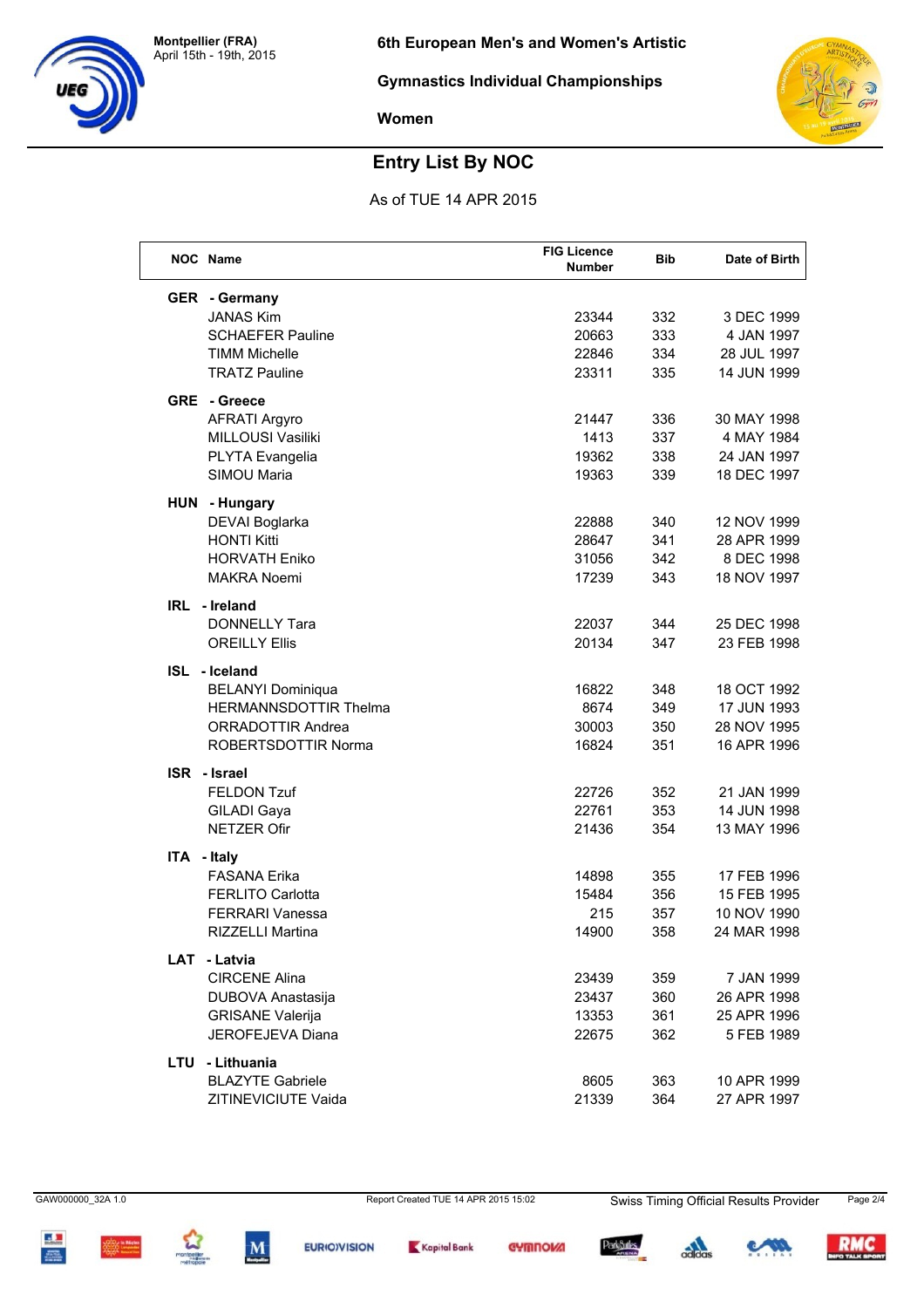



# **Entry List By NOC**

As of TUE 14 APR 2015

|            | <b>NOC</b> Name                 | <b>FIG Licence</b><br>Number | <b>Bib</b> | Date of Birth |
|------------|---------------------------------|------------------------------|------------|---------------|
|            | MLT - Malta                     |                              |            |               |
|            | <b>AZZOPARDI Claire Rose</b>    | 31619                        | 365        | 29 SEP 1999   |
|            | <b>BUTTIGIEG Suzanne</b>        | 23457                        | 366        | 6 NOV 1999    |
|            | <b>CARUANA Kirsty</b>           | 11241                        | 367        | 19 MAR 1996   |
|            | DALLI Peppijna                  | 23456                        | 368        | 16 JAN 1998   |
| NED        | - Netherlands                   |                              |            |               |
|            | <b>WEVERS Sanne</b>             | 3756                         | 369        | 17 SEP 1991   |
|            | SUPRIANA Dyonnailys             | 23020                        | 370        | 8 JUN 1999    |
|            | THORSDOTTIR Eythora             | 21250                        | 371        | 10 AUG 1998   |
|            | VAN KLAVEREN Noel               | 15320                        | 372        | 27 NOV 1995   |
|            | NOR - Norway                    |                              |            |               |
|            | <b>BRAATEN Sofie</b>            | 22890                        | 373        | 24 MAR 1996   |
|            | <b>HAERUM Mia Qing</b>          | 20507                        | 374        | 25 NOV 1997   |
|            | NYGAARD Dina                    | 20599                        | 375        | 21 JUN 1998   |
|            | <b>SKREGELID Martine</b>        | 22951                        | 376        | 6 JUL 1999    |
|            | POL - Poland                    |                              |            |               |
|            | JURKOWSKA-KOWALSKA Katarzyna    | 5308                         | 377        | 18 FEB 1992   |
|            | PIHAN-KULESZA Marta             | 2980                         | 378        | 23 JUL 1987   |
|            | POR - Portugal                  |                              |            |               |
|            | MARQUES DE LIMA Zoi Mafalda     | 5311                         | 379        | 7 OCT 1991    |
|            | <b>MARTINS Ana Filipa</b>       | 12254                        | 380        | 9 JAN 1996    |
| <b>ROU</b> | - Romania                       |                              |            |               |
|            | <b>BULIMAR Diana Laura</b>      | 10119                        | 381        | 22 AUG 1995   |
|            | MUNTEANU Andreea Eugenia        | 20575                        | 382        | 29 MAY 1998   |
|            | <b>IRIDON Andreea</b>           | 22628                        | 383        | 23 NOV 1999   |
|            | <b>JURCA Laura</b>              | 22629                        | 384        | 14 SEP 1999   |
|            | <b>RUS</b> - Russian Federation |                              |            |               |
|            | AFANASEVA Ksenija               | 5322                         | 385        | 13 SEP 1991   |
|            | KHARENKOVA Maria                | 20372                        | 386        | 29 OCT 1998   |
|            | PASEKA Maria                    | 9352                         | 387        | 19 JUL 1995   |
|            | SPIRIDONOVA Daria               | 23279                        | 388        | 8 JUL 1998    |
|            | SLO - Slovenia                  |                              |            |               |
|            | <b>BELAK Teja</b>               | 12206                        | 389        | 22 APR 1994   |
|            | KYSSELEF Tjasa                  | 8686                         | 390        | 27 APR 1993   |
|            | SUI - Switzerland               |                              |            |               |
|            | <b>BARLOGGIO Caterina</b>       | 10851                        | 391        | 29 AUG 1996   |
|            | <b>DIACCI Jessica</b>           | 10618                        | 392        | 13 JAN 1994   |
|            | <b>KAESLIN Ilaria</b>           | 18907                        | 393        | 8 DEC 1997    |
|            | <b>STEINGRUBER Giulia</b>       | 10622                        | 394        | 24 MAR 1994   |
|            | SVK - Slovakia                  |                              |            |               |
|            | MOKOSOVA Barbora                | 19131                        | 395        | 10 MAR 1997   |

GAW000000\_32A 1.0



 $\mathbf{M}$ 



Report Created TUE 14 APR 2015 15:02





**Swiss Timing Official Results Provider** 



Page 3/4